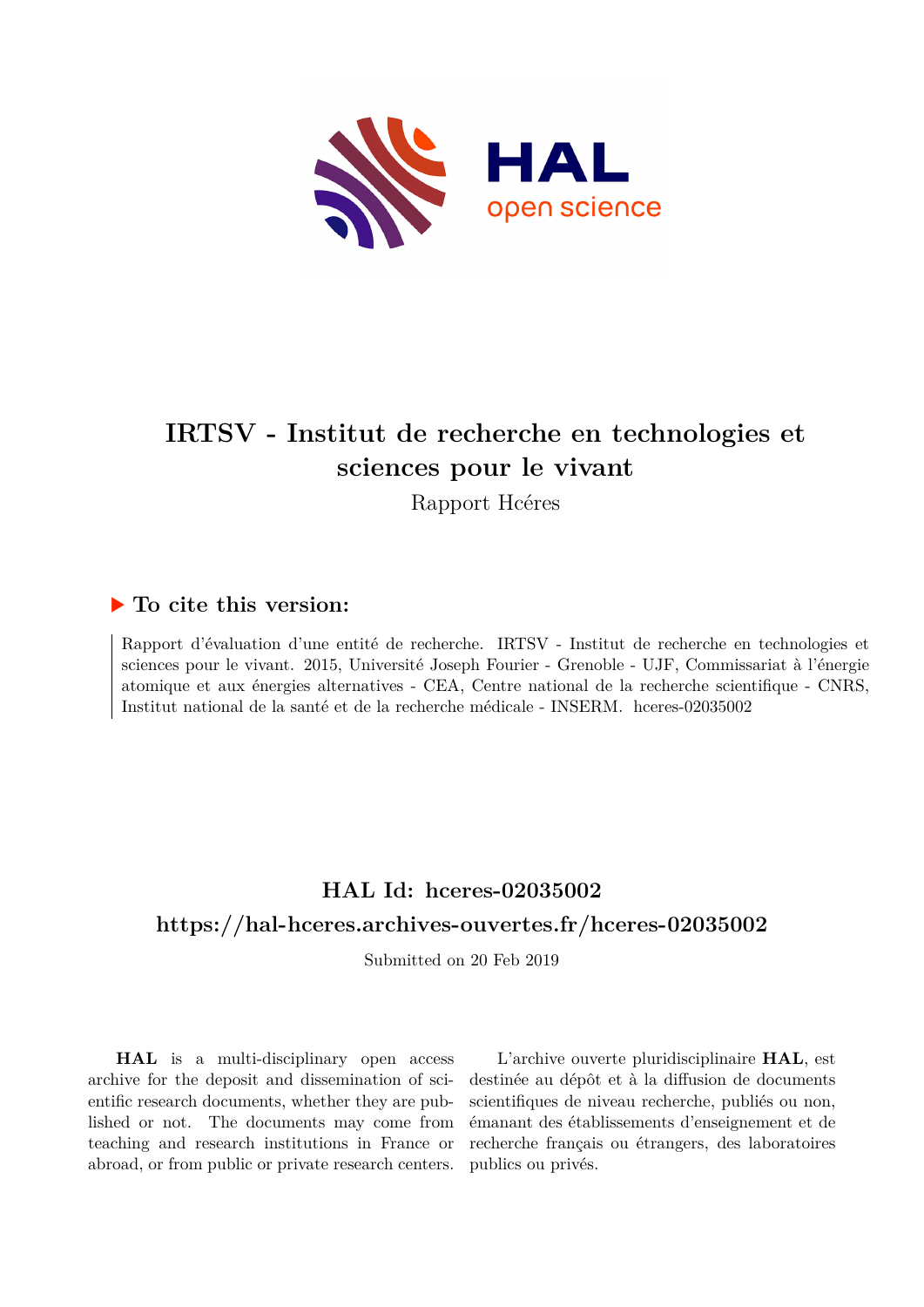**HCERES** High Council for the Evaluation of Research

and Higher Education

Research units

HCERES report on federative structure:

Institut de Recherche en Technologies et Sciences

pour le Vivant

iRTSV

Under the supervision of

the following institutions

and research bodies:

Université Joseph Fourier - Grenoble - UJF

Commissariat à l'Énergie Atomique et aux Énergies

Alternatives - CEA

Centre National de la Recherche Scientifique - CNRS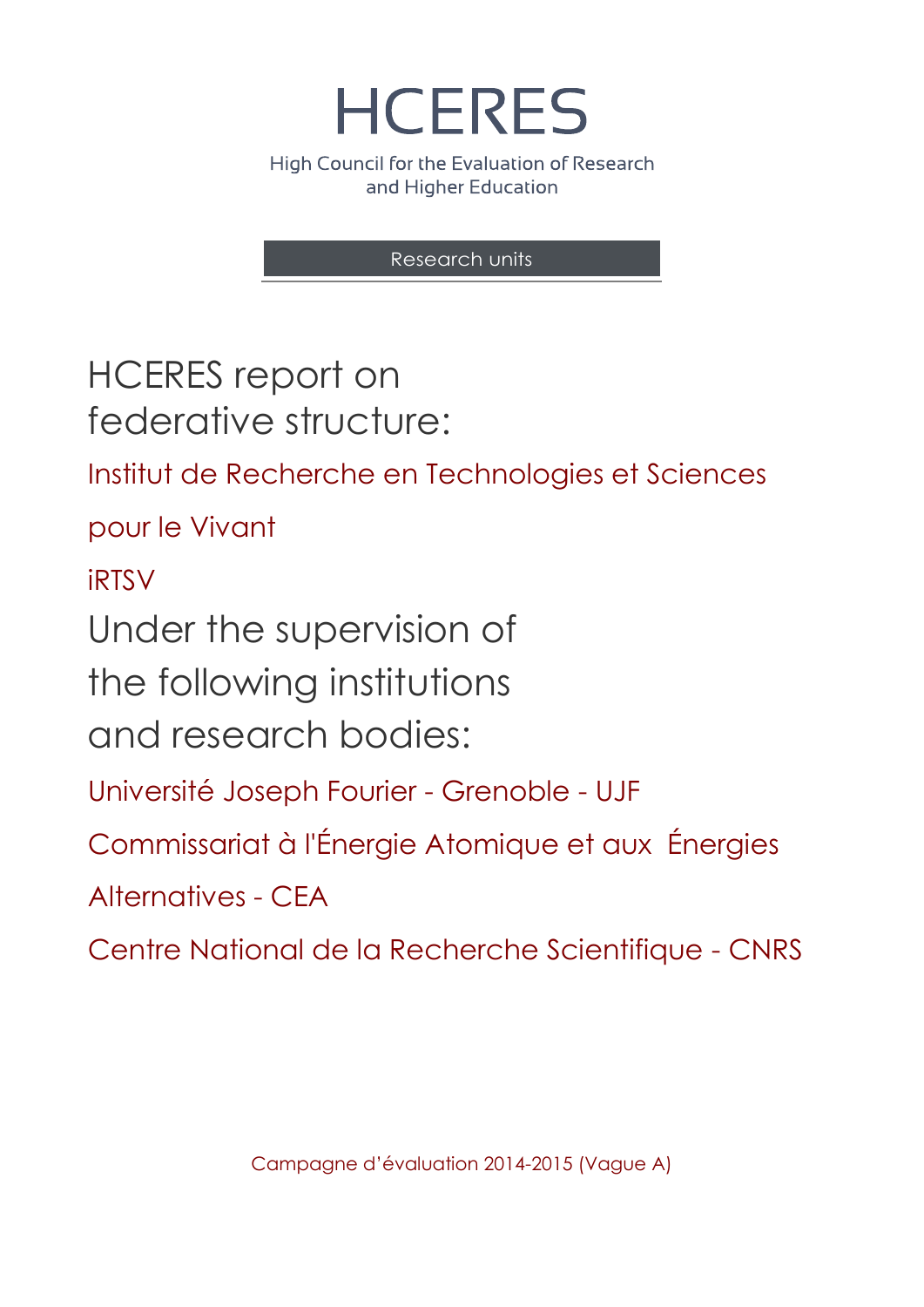**HCERES** High Council for the Evaluation of Research and Higher Education

Research units

*In the name of HCERES,<sup>1</sup>*

Didier HOUSSIN, president

*In the name of the experts committee, 2*

Jean-Pierre JACQUOT, chairman of the committee

 $\overline{a}$ Under the decree N<sub>o.</sub>2014-1365 dated 14 november 2014,

<sup>1</sup> The president of HCERES "countersigns the evaluation reports set up by the experts committees and signed by their chairman." (Article 8, paragraph 5)

<sup>2</sup> The evaluation reports "are signed by the chairman of the expert committee". (Article 11, paragraph 2)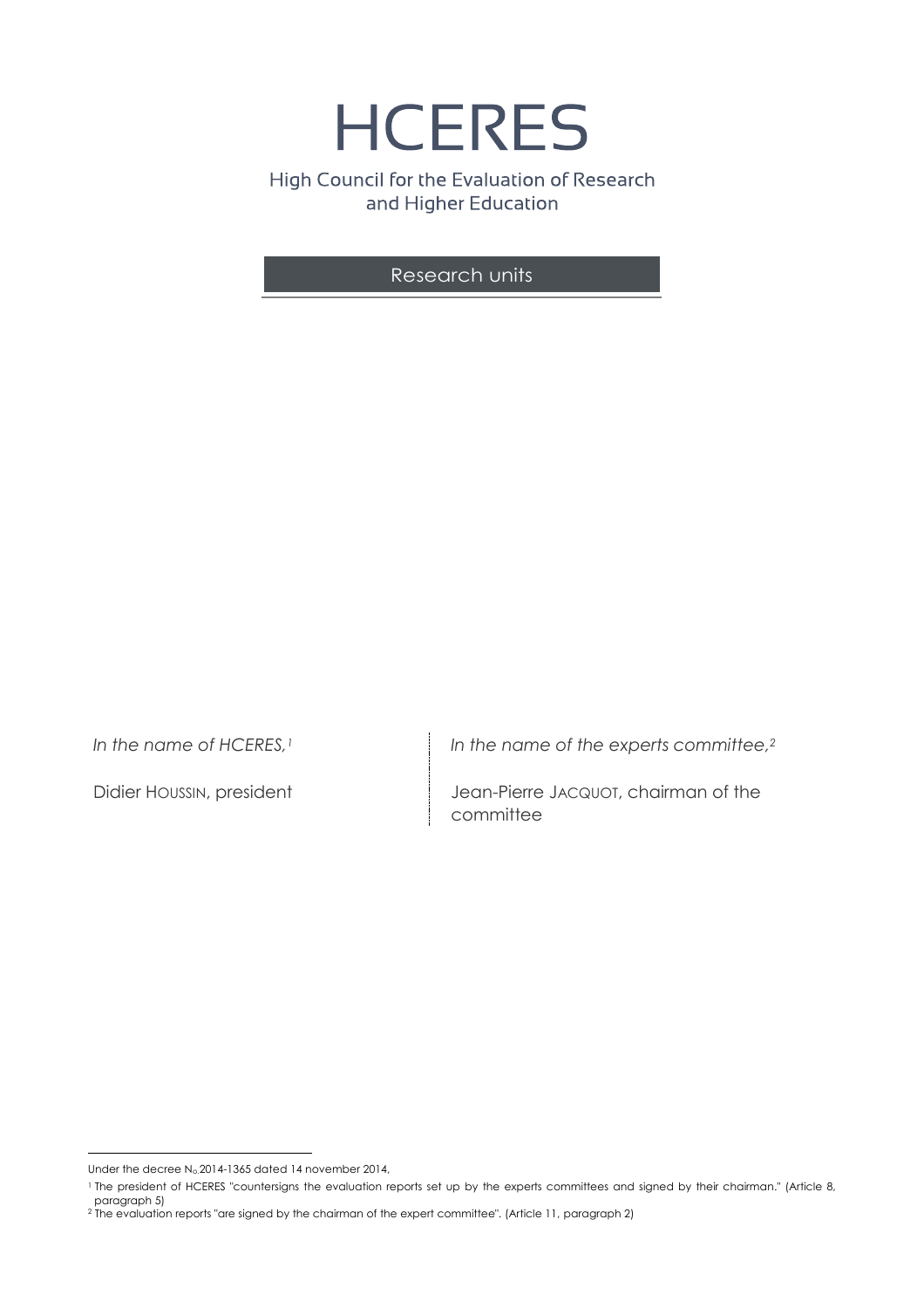# **Federation**

| Federation name:                            | Institut de Recherche en Technologies et Sciences pour le Vivant |
|---------------------------------------------|------------------------------------------------------------------|
| Federation acronym:                         | <b>iRTSV</b>                                                     |
| Label requested:                            | Fédération de Recherche                                          |
| Present no.:                                | FR 3425                                                          |
| Name of Director<br>$(2014 - 2015)$ :       | Mr Jérôme GARIN                                                  |
| Name of Project Leader<br>$(2016 - 2020)$ : | Mr Jérôme GARIN                                                  |

# Expert committee members

| Chair:   | Mr Jean-Pierre JACQUOT, Université de Lorraine |
|----------|------------------------------------------------|
| Experts: | Mr Pascal BARBRY, CNRS, Sophia-Antipolis       |
|          | Ms Clotilde POLICAR, ENS, Paris                |
|          | Ms Xuefen LE BOUHRIS, Université de Lille      |

Scientific delegate representing the HCERES:

Mr Steven BALL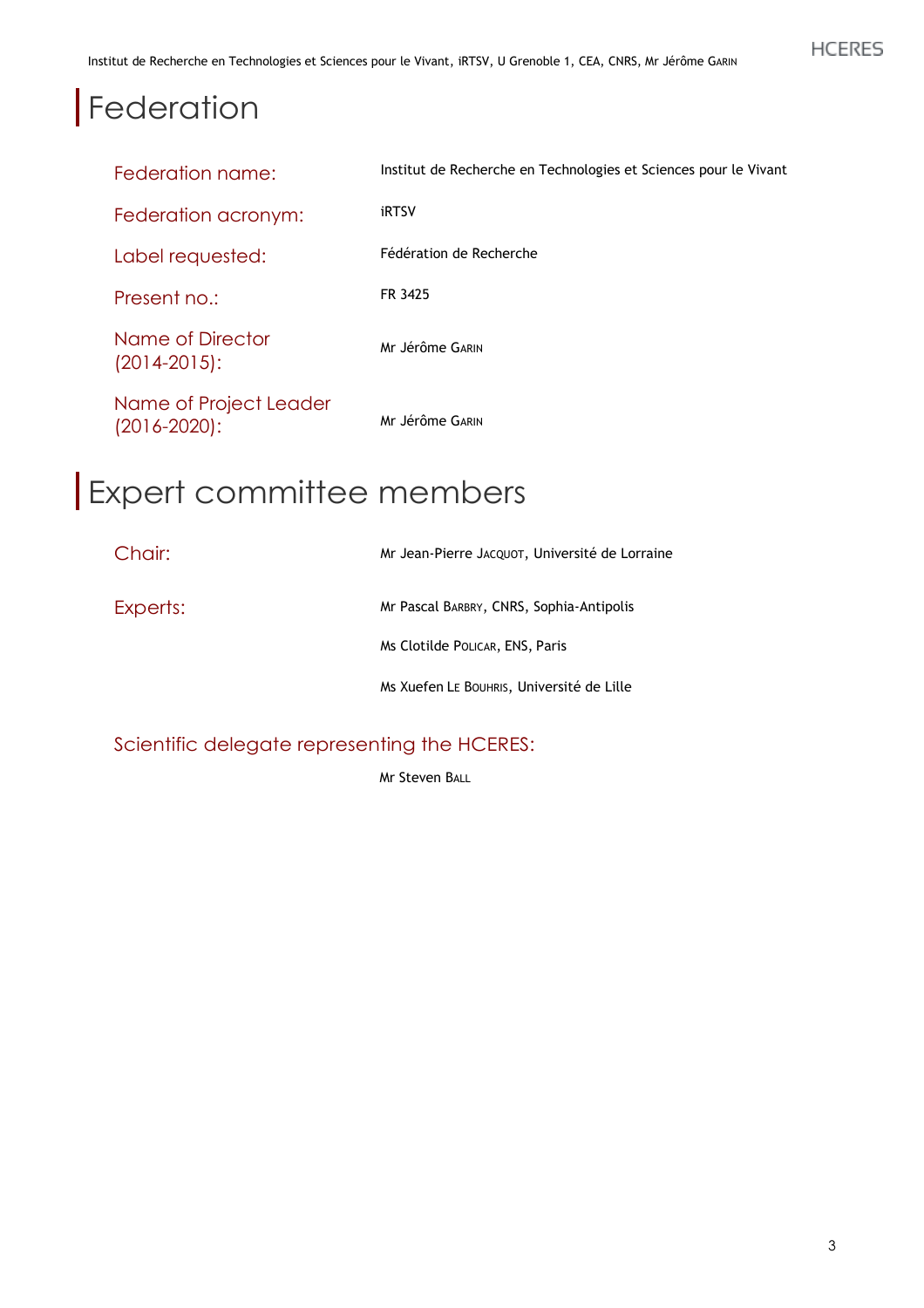## 1 • Introduction

#### History and geographical location of the federative structure and its member research units and brief description of its activities

FR 3425 also known as iRTSV (Institut de Recherche en Technologies et Sciences pour le Vivant) is one of the eight CEA Institutes in the CEA's Life Sciences department. For the next contrat, the name will be changed into BioScience and Biotechnology Institute of Grenoble, with B<sub>2</sub>IG as an acronym. It is currently organized in four laboratories plus one research group in Neurosciences. iRTSV has been running for at least one contract under the supervision of Dr Jérôme Garin. The lab units participating to this Fédération de Recherches are all situated in Grenoble but scattered in several separate buildings. The four major contract operators are:

i)The CBM Lab (Chemistry and Biology of Metals, UMR 5249 CEA CNRS UJF). Its domain of expertise is to study metal in biolgy, with a special interest in the structure and spectroscopic properties of metalloproteins, regulation of biological systems using metal ions, bio-inspired chemistry involving metal systems, particularly in the fields of human health and energy.

ii) The PCV lab (Cellular and Plant Physiology, UMR 5168, CEA, CNRS, UJF). PCV studies plant cell functions with emphasis on chloroplast proteomics metabolism and regulation, flowering and actin networks.

iii) The BCI lab (Biology of Cancer and Infection, U 1036, CEA INSERM, UJF, CNRS). BCI studies the molecular mechanisms involved in cancer and infection with the aim to develop medically relevant applications for detection and treatment.

iv) The BGE lab (Large Scale Biology, U 1038, CEA, INSERM, UJF). BGE aims at producing large scale data using approaches in genomics, proteomics, imaging and medium throughput screening assays in order to feed system biology.

Together with the smaller research team GPC, overall iRTSV comprises a staff of more than 350 persons including 220 tenured jobs (100 of those at CEA). This Fédération de Recherche is housed in CEA facilities except the GPC team. Other institutional partners are CNRS, INSERM and UJF. iRTSV represents a strong entity in biology in Grenoble. Locally it interacts with two Labex structures (GRAL and ARCANE) and also with the major research structures present in Grenoble, namely IBS, INaC, CHU, IAB, etc. The activity of FR 3425 is facilitated by the existence of four large platforms, a computer center, mouse and plant facilities. These platforms are shared and operated by iRTSV.

#### Management team

iRTSV has a director (Mr Jérôme GARIN) and a deputy director (Mr François PARCY). They are assisted by a team composed by the directors and deputy directors of the four participating laboratories. They convene twice a month and additionally hold a steering committee together with representatives of the funding bodies once a year.

#### Specific workforce allocated to the federative structure

Twenty staff members are currently listed as employees of iRTSV. Five CNRS employees are affiliated to iRTSV but indeed work for BGE. Since this lab is not associated with CNRS, the administrative solution was to consider them as iRTSV staff. Although the director and deputy director are listed as "affectés en propre or primarily affiliated", they nevertheless also belonged to their respective research labs (as director and group leader) at least during the current contract. This leaves 13 staff members primarily affiliated to iRTSV. They are all CEA employees and all involved in management (Human Resources, Finances, European and International Connections, Scientific Communication, Working Security Conditions). Overall, a close scrutiny of this list indicates that CEA has chosen to organize administratively this sector of biology in Grenoble in the form of a Fédération de Recherches (it is actually listed on the front page of the report as Structure Fédérative which is a bit confusing). It does not seem that platform staff members are directly linked to iRTSV but rather to the individual partner labs.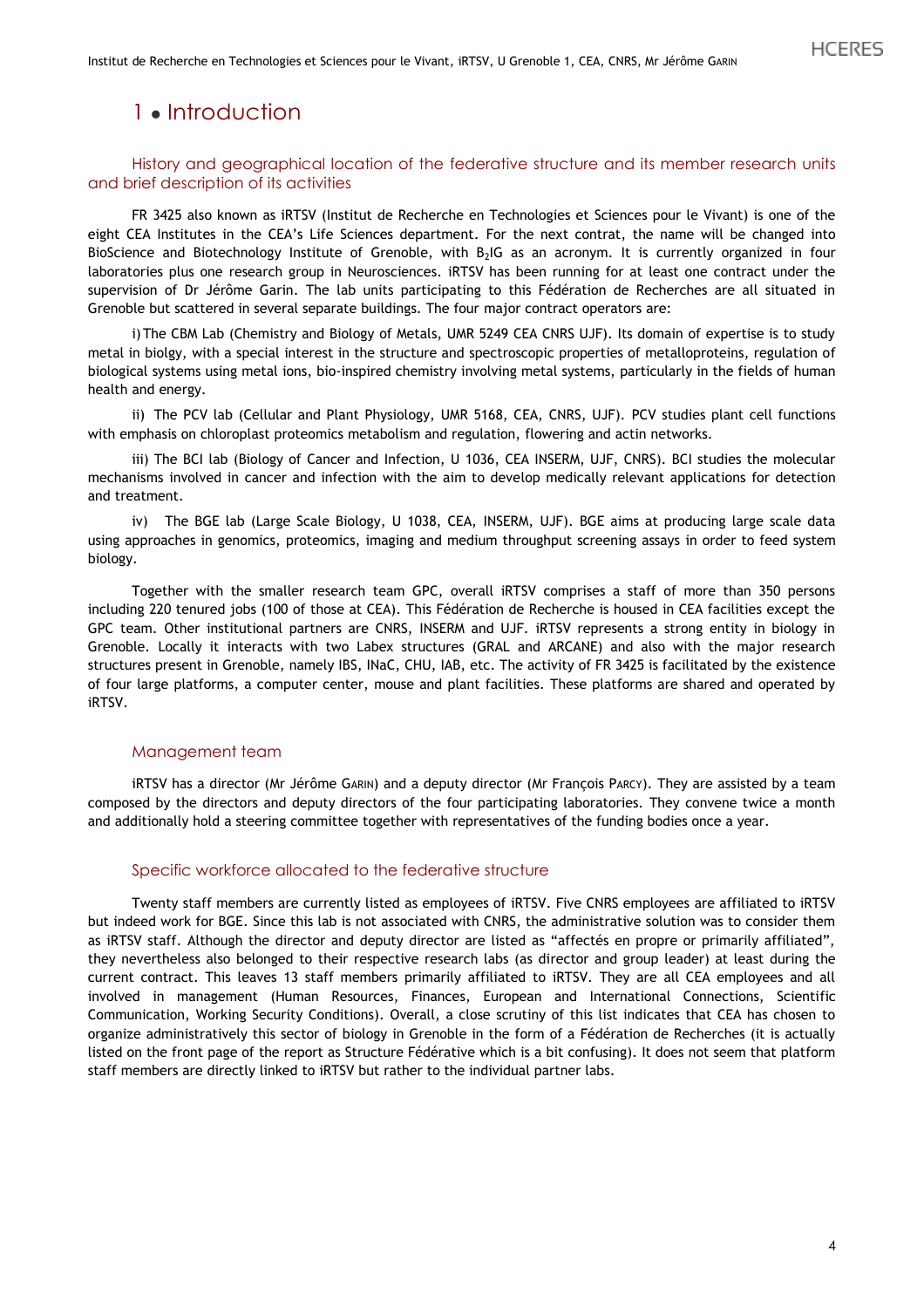## 2 • Overall assessment of the federative structure

#### Global assessment of the federative structure

The labs involved in iRTSV have had an excellent scientific productivity in the last contract. It seems that in each lab the quality of scientific production has improved significantly compared to the earlier contract. They indicate that this is related to their capacity to equip, manage and renew scientific material of high quality in the platforms of the Structure Fédérative. This is essentially what is expected from a Federation de Recherches. More specifically, they have produced a large number of high quality papers in journals of high impact factor, but even more revealing with already a relatively large number of citations. The fields covered include first an integrated study of proteins in a large diversity of organisms (e.g. photosynthetic, human). This has relied very much on proteomics, metabolomics and also on cooperation with IBS for the structural part. Also cellular imaging and large scale genomics are extensively used together with modelling for getting into systems biology. This first part of the project intersects to a large extent with the two Labexes GRAL and ARCANE. A second part of the overall project is a large step into nanotechnologies in the framework of the innovation campus GIANT. Research performed in the labs of iRTSV has already generated some nanomaterials of interest in particular based on actin polymerization and also metal containing bio-inspired catalysts with possible applications in chemistry, energy (hydrogen generation) or photosynthesis. Accordingly, several patents have been deposited in the domain of biotechnology and a start-up NMR Bio (in collaboration between IBS and CBM) is foreseen in 2015. The Structure Fédérative iRTSV has had clearly the merit to bring together several important individual actors of the biological field in Grenoble but also chemists interested in bio-inspired materials. It has also favored the creation and maintenance of platforms of high scientific and technological standards particularly in proteomics and imaging and this has benefited to the whole community and beyond. Care was taken to maintain a good communication between iRTSV, the local Labexes and more generally with the Giant program. Examining the achievements of the partners of iRTSV leads to conclude that several of them have reached true international status with many invitations in international congresses but also notably ERC grants to a couple junior scientists and a series of valued international grants and prizes.

#### Strengths and opportunities related to the context

Provided that iRTSV can maintain its funding (an achievement difficult to make in the present context, see below), the future of the Grenoble consortium might indeed be very bright. On the one hand they have been able so far to stabilize their permanent staff (29 departures for 29 arrivals in the contract), but also they have attracted high caliber scientists either locally or from other French Institutes or more rarely internationally. The present situation of the platforms is good, they possess in general recent equipments (sometimes maintenance is even still valid from the purchase contract). The training in iRTSV labs has been efficient with the presence of an average of 50 doctoral and 60 post-doctoral students. Several of those have eventually returned to Grenoble on permanent positions. In the last contract iRTSV has organized at least five scientific meetings, with at least one in association with the Labex GRAL. The research program proposed for the next contract is innovative and daring. Based on results obtained in the present contract they propose to develop new bio-inspired materials at the nanometer scale. In particular they want to construct *de novo* new metalloenzymes, to model the cytoskeleton, to use the capacity of 3D organoids to differentiate into tumour-like acini in order to study the tumoral process, just to name a few of these projects. Many of them also deal with the creation of new biomaterials. Large scale biology and systems biology will be extended to several of the topics studied previously in the partner labs. It seems that the researchers of iRTSV have demonstrated their capacity to move into this new frontier.

#### Weaknesses and threats related to the context

In a French system which is forever changing its organization, it will be essential for iRTSV to maintain its status and originality. What about the relations with the Grenoble Labexes and GIANT? Will those structures slowly substitute to the Federations de Recherche? One worrying point which is underlined in the report is that the present funding of iRTSV is insufficient. This is due to the fact that iRTSV is a CEA operated structure and CEA is presently not in a financial shape which would allow it to support the Federation de Recherches at an adequate level. On the bright side, CEA probably needs to keep its 8 Structures Fédératives in order to manage the different labs that it hosts and probably the financial gain provided by concentrating the administrative staff is still of interest. It is also important to create a critical mass in biology, able to interact at a sufficient level with the other constituting bodies of the CEA center in Grenoble. Considering the huge recent development in physics, nanotechnologies, etc. it is absolutely